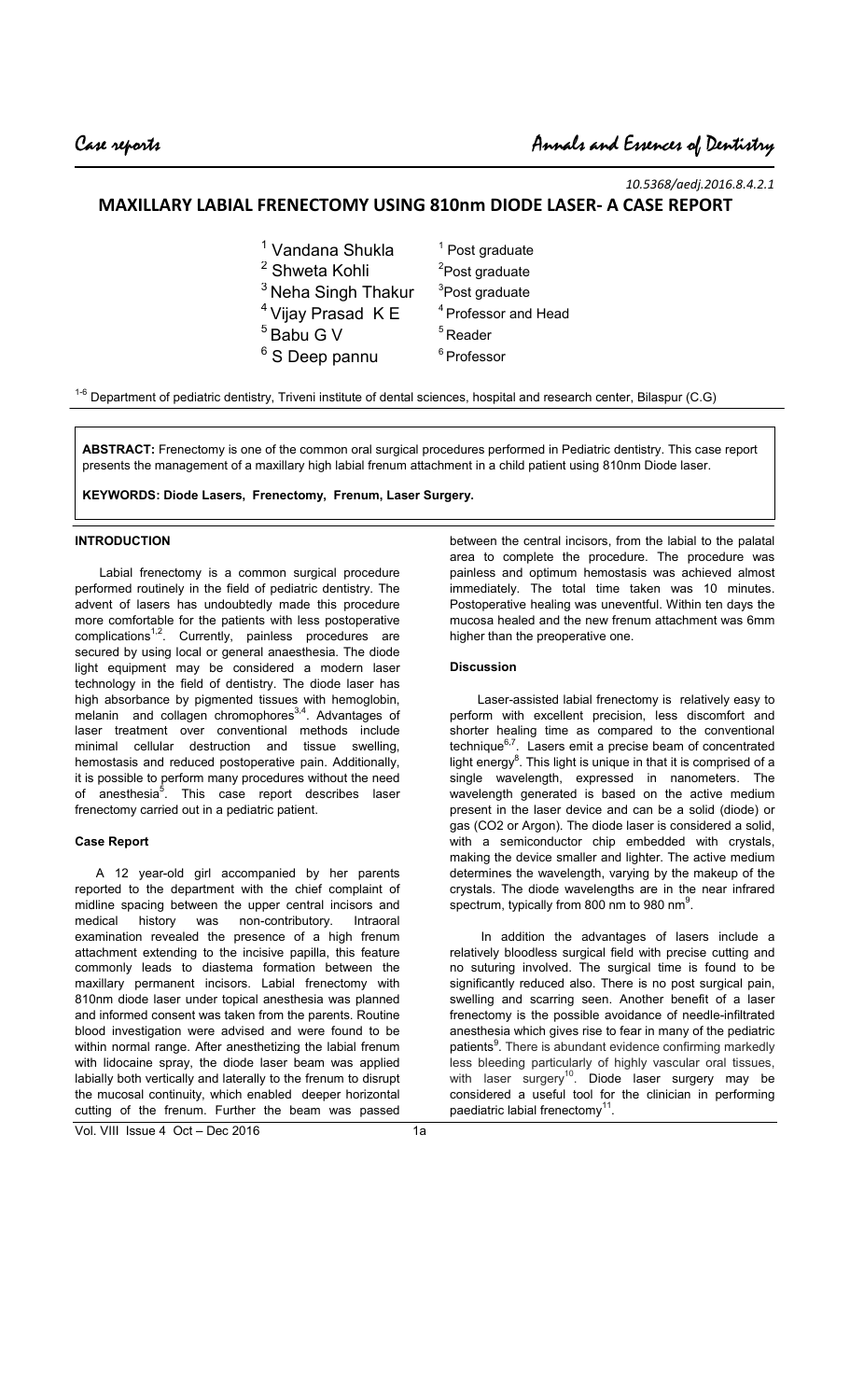



Fig. 1. Preoperative view **Fig. 2. Frenectomy with diode laser** 



**Fig. 3. Post-operative picture after immediately after frenectomy** 



**Fig. 4. Post-operative picture 10 days after surgery showing healing of the frenum** 



**Fig. 5. Post-operative picture after 2 months Fig. 6. Post-operative picture** 



**after 6 months**